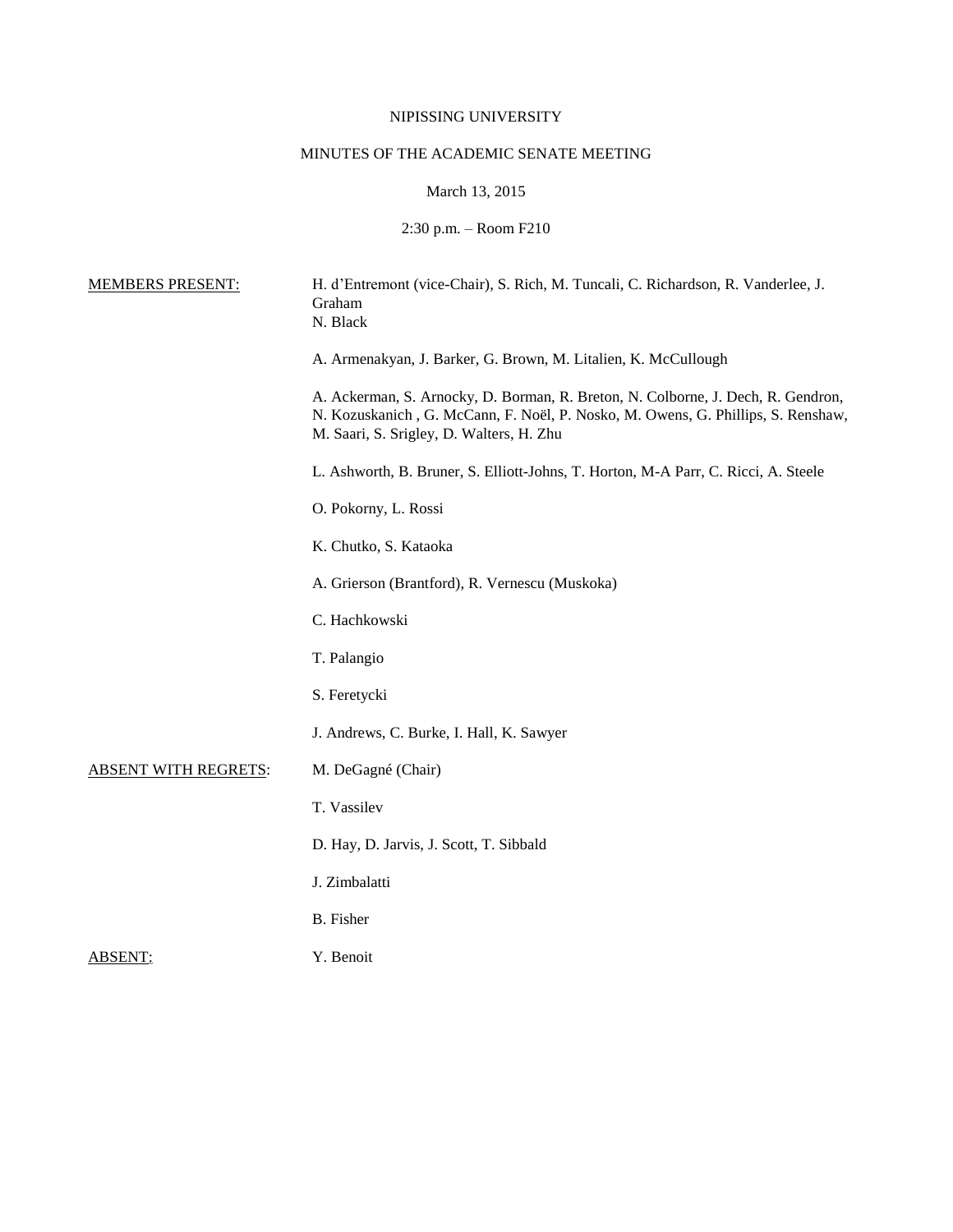#### **Unfinished Business from the February 13, 2015 Senate meeting**

## REPORTS of STANDING COMMITTEES and FACULTY or UNIVERSITY COUNCILS

### **SENATE EXECUTIVE COMMITTEE**

MOTION 1: Moved by H. d'Entremont, seconded by N. Colborne that the Report of the Senate Executive Committee dated February 5, 2015 be received. CARRIED

#### **PLANNING and PRIORITIES COMMITTEE**

- MOTION 2: Moved by H. d'Entremont, seconded by G. Brown that the Report of the Planning and Priorities Committee dated January 23, 2015, be received. CARRIED
- MOTION 3: Moved by H. d'Entremont, seconded by D. Borman that Senate grant approval of a Final Assessment Report of the Native Studies IQAP Review, as outlined in the attached document. CARRIED
- MOTION 4: Moved by H. d'Entremont, seconded by M. Tuncali that Senate grant approval of a Stage II proposal for a Major Modification, MSc Mathematics Thesis Option, as outlined in the attached document. CARRIED

## **UNDERGRADUATE STUDIES COMMITTEE**

- MOTION 5: Moved by R. Vanderlee, seconded by G. Brown that the Report of the Undergraduate Studies Committee dated January 20, 2015, be received. CARRIED
- MOTION 6: Moved by R. Vanderlee, seconded by M. Saari that Senate approve that the Senate Exam Policy be updated and amended as attached, and **effective as of May 2, 2015.**
- MOTION 7: Moved by G. Brown, seconded by G. McCann that MOTION 6 be referred back to the Undergraduate Studies Committee for clarity around the role of part-time faculty to determine the need for final exams DEFEATED
- MOTION 8: Moved by R. Vanderlee, seconded by M. Saari that Senate approve that the Senate Exam Policy be updated and amended as attached, and **effective as of May 2, 2015.** CARRIED

#### **RESEARCH COUNCIL**

MOTION 9: Moved by H. d'Entremont, seconded by M. Tuncali that the report of the Research Council dated January 28, 2015 be received. CARRIED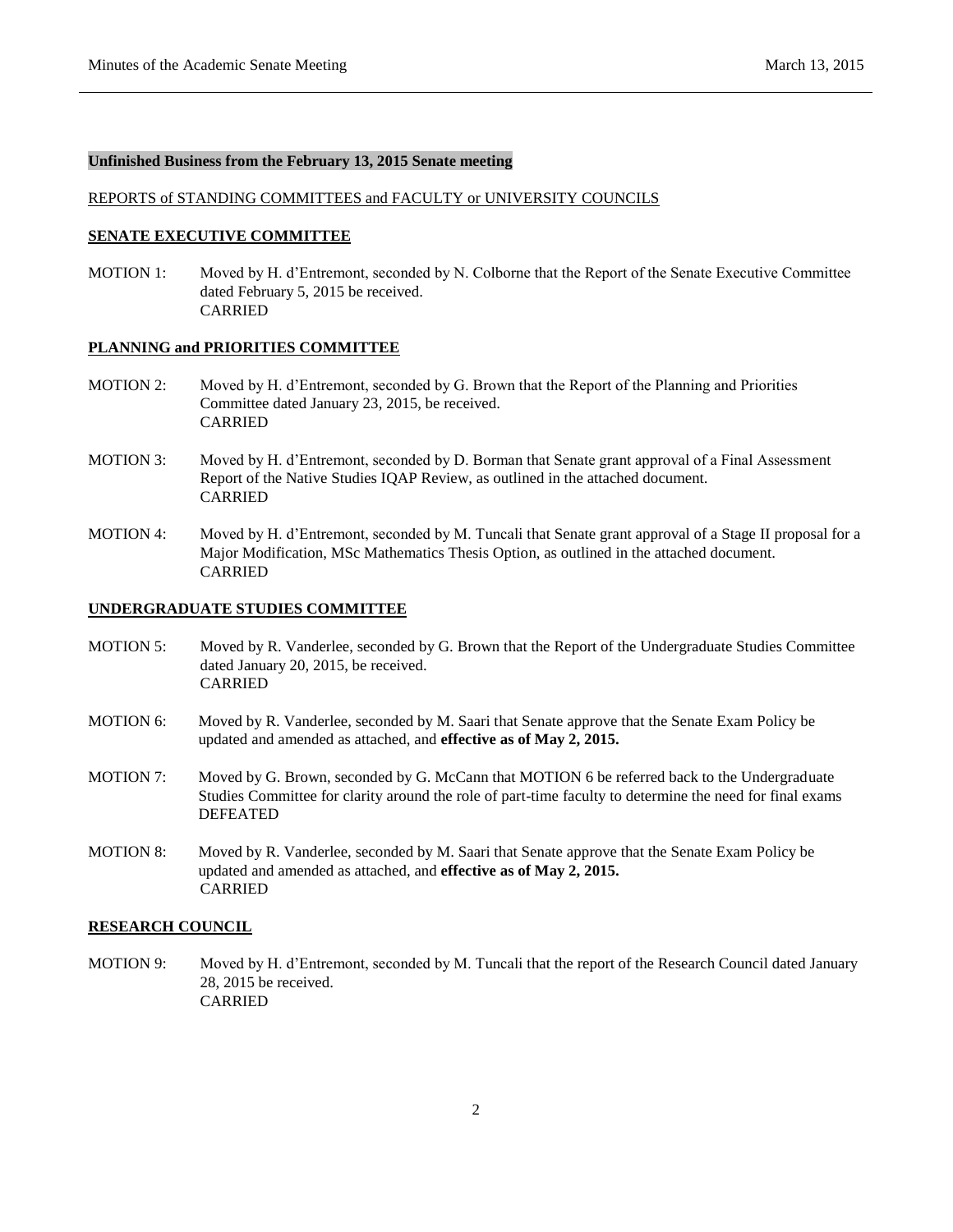## AMENDMENT OF BYLAWS

**Notice of Motion** Changes to Article 9.3(a) of the Senate bylaws (Undergraduate Studies Committee) with the addition of the Associate VP Academic as Chair and 'or designate' be included with the Registrar)

## **ELECTIONS**

 Elect one Senator from outside the discipline to serve on the search committee for a tenure track position in the BScN Scholar Practitioner Program.

Dr. Leslie Wardley - **ACCLAIMED**

 Elect at least one tenured or tenure-track faculty member from each of the designated breadth areas, the Schulich School of Education, the Registrar (or designate) and a student representative, to serve on the ad hoc committee to review the breadth requirement policy, and report back to Senate.

Humanities – Senator Borman – **ACCLAIMED** Sciences – Dr. Tony Parkes - **ACCLAIMED** Social Sciences – Senator Arnocky - **ACCLAIMED** Student Representative – Senator Andrews - **ACCLAIMED** Schulich School of Education – Dr. Jim McAuliffe - **ACCLAIMED**

 Elect one representative from the Schulich School of Education to serve on the Selection Committees for the Chancellor's Award for Excellence in Teaching and the Nipissing University Award for CASBU members. This representative will serve on both committees.

Senator Horton - **ACCLAIMED**

## **Business of the March 13, 2015 Senate Minutes**

The minutes of the Senate meeting of February 13, 2015 were adopted.

# QUESTION PERIOD

Question period began with a query as to the precise list of OPSEU positions that have been eliminated. The Provost indicated he should be able to have that list available for the next Senate meeting. About a dozen positions have been eliminated. The Vice-President Administration also added that administration has been working closely with OPSEU and until the bumping mechanism has been completed, a final list will not be available. He reiterated that he cannot talk about individuals.

A concern was expressed regarding the overall maintenance and cleanliness of the campus, especially with the upcoming Open House event. The Vice-President Administration explained that staff have been reviewing problem areas and will be working to address these concerns. He also added that the Operations office should be notified of any areas that need extra attention.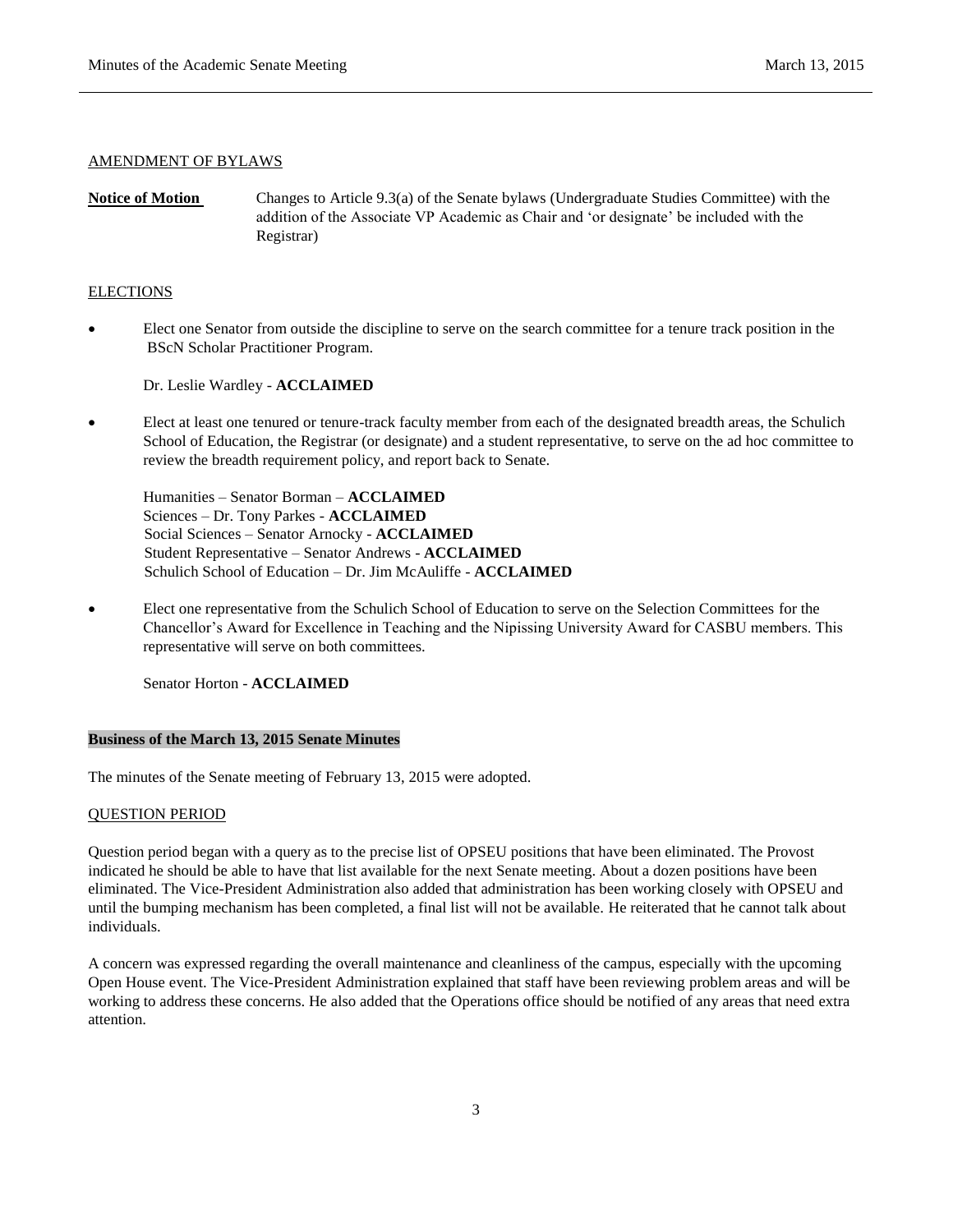Regarding the search for the Aboriginal Education Chair, a question was asked to see if the Search committee was going to take into account, input from community stakeholders. The Dean of the Schulich School of Education noted that the search committee has not yet been struck- but she appreciated the comment and would take it into consideration.

In response to a media comment attributed to the President regarding the morale at the University, it was asked why he was not at today's Senate. The Senate Secretary advised that he was out of the country.

As a result of Ministry approval for a Bachelor of Social Work program, a question was raised whether the program will be positioned out of the Muskoka or North Bay campus and whether students will be given advanced standing for it. The Provost indicated that the program would be operated out of North Bay. Although we will be able to start the program this September, it is hoped to launch the professional years for the 2016-17. The search for a Director has yet to be established as the University has only recently received approval for the program. Responding to a follow-up question regarding the inability to offer courses because of cuts to faculty and in what faculty would this new program reside, the Dean of Applied and Professional Studies advised that there has not been enough time to work on the logistics.

A question was directed to the NUSU senators inquiring what rationale or criteria are used when deciding on funding initiatives for its member clubs. The VP internal indicated that the NUSU Board of Directors has no official policy on club funding. However, it takes a number of factors are considered, including fundraising efforts on behalf of the Club, the number of students impacted by the funding, whether we have donated before to the group, how much money is left in the budget line for club funding at the time of the request, and others.

Responding to the question if the graduate programs are nearing capacity, the Associate VP Academic indicated they were.

The final question was directed to the Provost asking when the Deans will have their budgets for 2015-16. He replied that he should be able to advise the Deans what kind of budget they have to work with by late April or early May.

## REPORTS of STANDING COMMITTEES and FACULTY or UNIVERSITY COUNCILS

## **SENATE EXECUTIVE COMMITTEE**

- **February 18, 2015 Special Report**
- MOTION 1: Moved by H. d'Entremont, seconded by N. Colborne that the Report of the Senate Executive Committee dated February 18, 2015 be received. CARRIED

#### **March 5, 2015 Report**

MOTION 2: Moved by H. d'Entremont, seconded by N. Colborne that Senate receive the Report of the Senate Executive dated March 5, 2015. CARRIED

#### **PLANNING & PRIORITIES COMMITTEE**

MOTION 3: Moved by H. d'Entremont, seconded by C. Burke that the Report of the Planning and Priorities Committee dated February 15, 2015 be received. CARRIED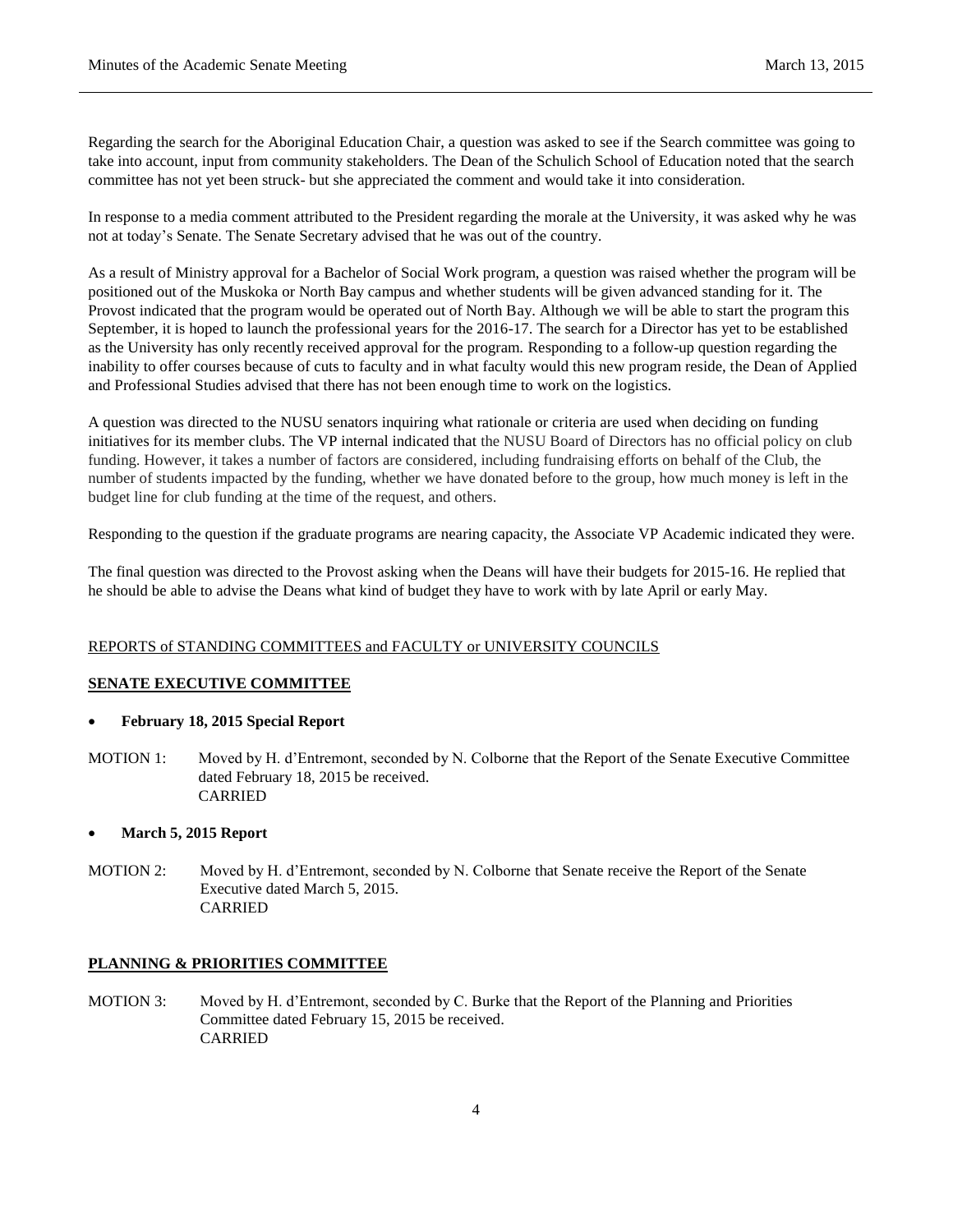MOTION 4: Moved by H. d'Entremont, seconded by M. Tuncali that Senate grant approval of a Final Assessment Report of the Mathematics/ Computer Science IQAP Review, as outlined in the attached document. CARRIED

#### **UNDERGRADUATE STUDIES COMMITTEE**

MOTION 5: Moved by R. Vanderlee, seconded by R. Gendron that the Report of the Undergraduate Studies Committee, dated February 5, 2015, be received. CARRIED

#### **Faculty of Applied and Professional Studies**

MOTION 6**:** Moved by R. Vanderlee, seconded by A. Armenakyan that Senate add the Certificate in Human Resources Management to the Academic Calendar. CARRIED

## **Schulich School of Education**

- MOTION 7: Moved by R. Vanderlee, seconded by C. Richardson that Senate approve the minor modifications to the Teacher of Anishnaabemwin as a Second Language Program (TASL) and the Aboriginal Teacher Certification Program (ATCP) as per the attached documents. CARRIED
- MOTION 8: Moved by R. Vanderlee, seconded by C. Richardson that Senate receive the following non-substantive course title changes as follows:

From: PHED 3106 Community Leadership Placement II, and PHED 4106 Community Leadership Placement III

To: PHED 3106 Community Leadership Placement I, and PHED 4106 Community Leadership Placement II CARRIED

#### **Policies**

#### **Advanced Standing Policies for Advertising and Marketing Communication Diploma Graduates**

MOTION 9: Moved by R. Vanderlee, seconded by R. Breton that Senate approve the advanced standing policy for Advertising and Marketing Communication diploma graduates as outlined in the attached document. CARRIED

## **Advanced Standing Policies for Theatre Arts Diploma Graduates**

MOTION 10: Moved by R. Vanderlee, seconded by R. Breton that Senate approve the advanced standing policies for Theatre Arts diploma graduates. CARRIED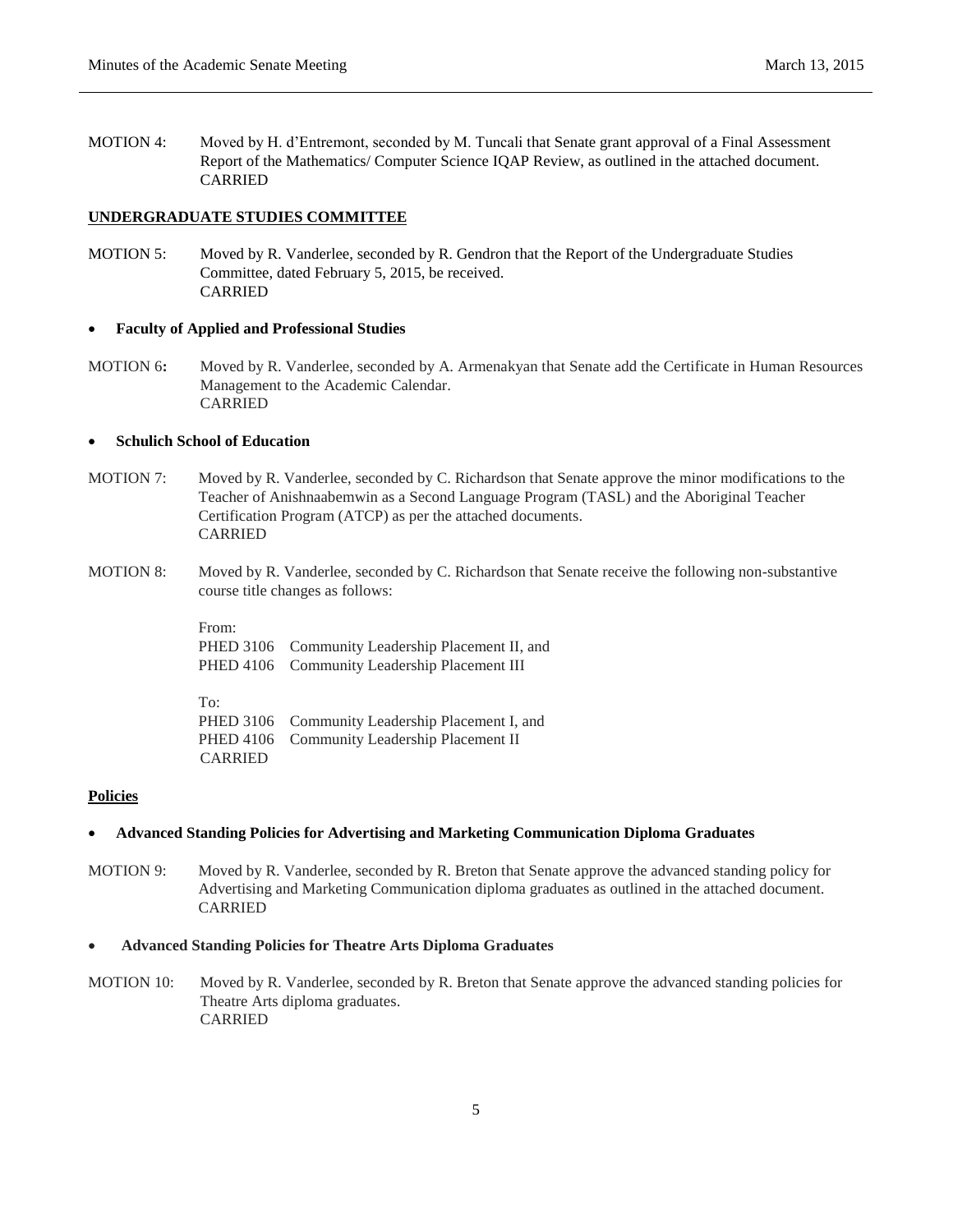# **Admission Policy Modification: Bachelor of Science in Nursing (BScN) – Scholar Practitioner Program (SPP)**

MOTION 11: Moved by R. Vanderlee, seconded by M. Saari that Senate approve the BScN – SPP admission policy modification, as outlined in the attached document. CARRIED

#### **Review of Policy on Posthumous Undergraduate Degrees (information only)**

The Undergraduate Studies Committee reviewed the Policy of Posthumous Undergraduate Degrees and there were no changes.

## REPORTS FROM OTHER BODIES

#### Board of Governors

Senator Palangio reported that there was a Board meeting on Thursday, February 5. New Board members Tom Palangio and Derek Shogren were introduced. Senate Speaker, Dr. Sal Renshaw gave a presentation on the role of Senate in a bi-cameral governance system.

The President outlined the University's continuing advocacy for additional funding from MTCU. He also reported that all Ontario universities are concerned about the proposed funding review of the entire system.

Registrar, Jamie Graham, provided an application update and gave 'cautiously' optimistic numbers. It was stressed that the applicants must be converted to registrants with a concerted effort from faculty and administration.

The Provost reported that the tenure and promotion process was almost finished and the budget process for 2015-16 is well underway.

All three Deans applauded the efforts of faculty and staff in promoting the university and working diligently on call campaigns. The Dean of Arts and Science provided an outline of the activities for the Undergraduate Research Conference.

The Board next meets Thursday, May 7.

#### Alumni Advisory Board

The Alumni representative reported that NUAAB has met twice since the beginning of the year. A number of items that are being discussed is a review of the terms of reference of existing awards and identify any deficiencies; to raise funds to further the objectives of the NUAAB and Nipissing University; to support the University's student recruitment efforts; and to enhance the reputation and public profile of the University.

#### Council of Ontario University (Academic Colleague)

Senator McCann reported that the Academic Colleagues had a general discussion regarding First Nations content in university courses. There was general agreement that faculty should make an effort to make connections with the Aboriginal unit at their respective institutions related to Aboriginal education, emphasizing the need for an attitude of listening and learning on the part of faculty For example, Laurentian includes mandatory Aboriginal content in their courses.